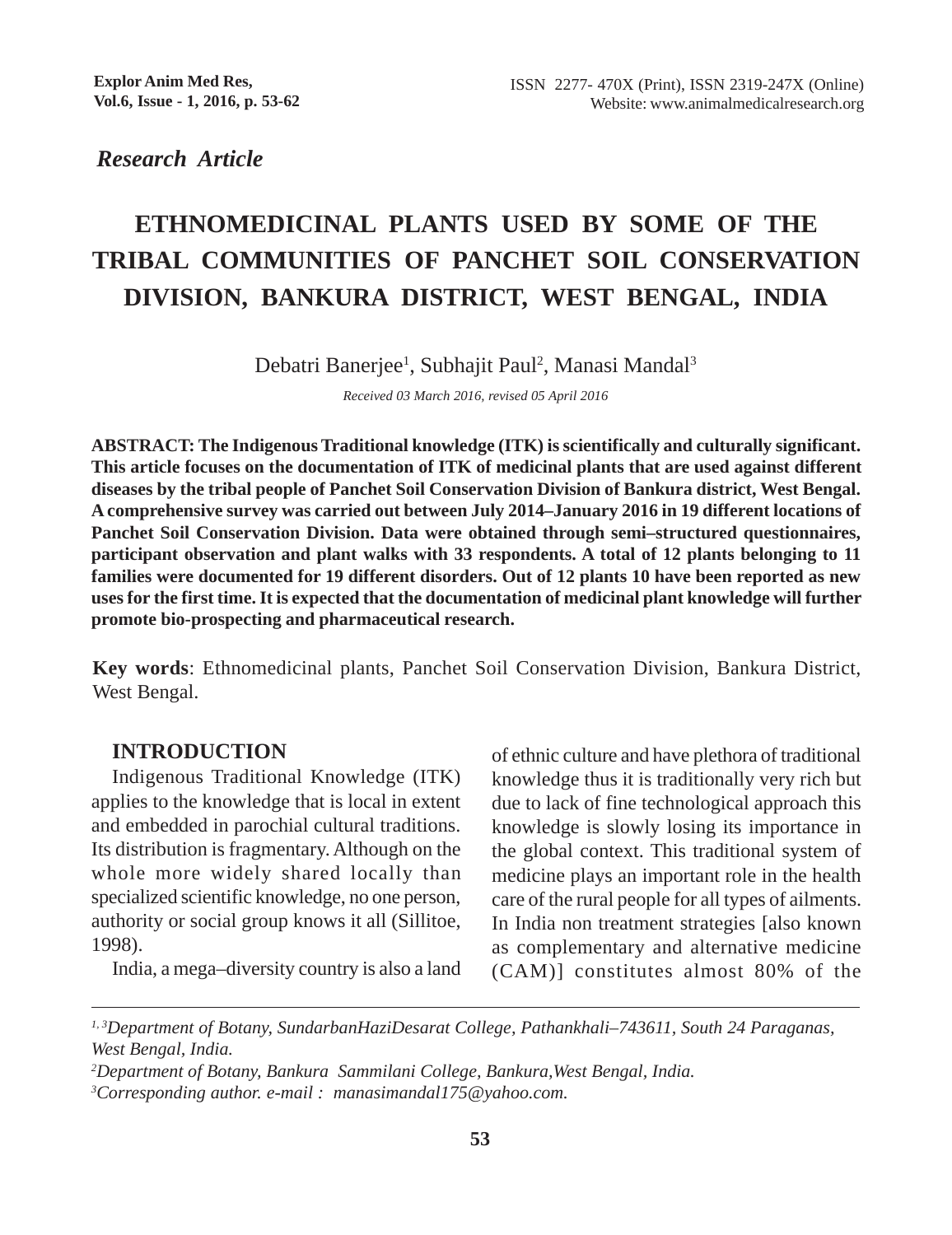population medicinal needs (Modak *et al*., 2015).

Southern part of West Bengal, particularly West Midnapore, Bankura and Purulia are with many ethnic communities, *viz*. *Santal, Bauri, Munda, Khaira, Orao, Dule,* etc. and thus much under privileged. They mostly depend on forest resources for their daily needs. The medicine men rely on the forest for extraction of various medicinal plants given for treatment in various ailments. The *gunins* or the tribal medicine men in a particular locality is enriched with the knowledge of the use of these medicinal plants. Documentation of this knowledge is of utmost importance because the present generation is not getting involved in this practice. As a result this verbally transmitted knowledge is slowly becoming extinct.

Panchet Soil Conservation Division of Bankura district is a virgin pocket with rich biodiversity consists of nearly 400 species of angiosperms. This region is also inhabited by numbers of tribal communities. In the present study, few field trips were conducted in that area in a sense to document the novel information particularly on the nonconventional medicinal plants and their uses. Different medicine men as well as villagers were questioned with the help of a previously prepared questionnaire. Though most of the cited plants are well known for their medicinal uses but here we have discussed about some ailments that were not cited against that plant previously. This documentation is very useful as it would help to preserve this valuable knowledge for future generations and store the source of medicine of many ailments. Present paper deals with 12 medicinal plants and their uses in various ailments. Among them 10 are new claim regarding the type of ailments treated. The two

plants although sited before in the same disease but the poly herbal compositions are new claim.

## **MATERIALS AND METHODS Study site**

Bankura is one of the districts of Burdwan division. It is situated between 22° 38/ and 23° 38/ north latitude and between 86° 36/ and 87° 46/ east longitude. It has an area of about 6,788 km2 . On the north and north–east the district is bounded by Bardhaman district, from which it is separated by the Damodar River. On the south-east it is bounded by Hooghly district, on the south by Paschim Medinipur district and on the west by Purulia district.

#### **Sampling**

The study was conducted in few places in Panchet Soil Conservation Division of Bankura district during the month of July 2014 to January 2016. Informants were 9 gunins (8 male and 1 female) and 24 knowledge holders of 19 villages were questioned by a previously prepared semi–structured questionnaire (Case, 1990), who voluntarily participated in our question session. During data collection, the healer was further asked about the plants used, disease (s) treated, mode of collection and utilization of plants parts, formulations, mode of administration, and any precautions which needed to be followed during medication period together with any other details which the healer wanted to provide. The details of the informant are presented in Table 1. The selection of the medicine man as well as knowledge holders was purely based on the information provided by the local villagers. Plant walks were conducted mostly with the traditional healers and during these walks, medicinal plants would be pointed out by the healer as we passed by them. The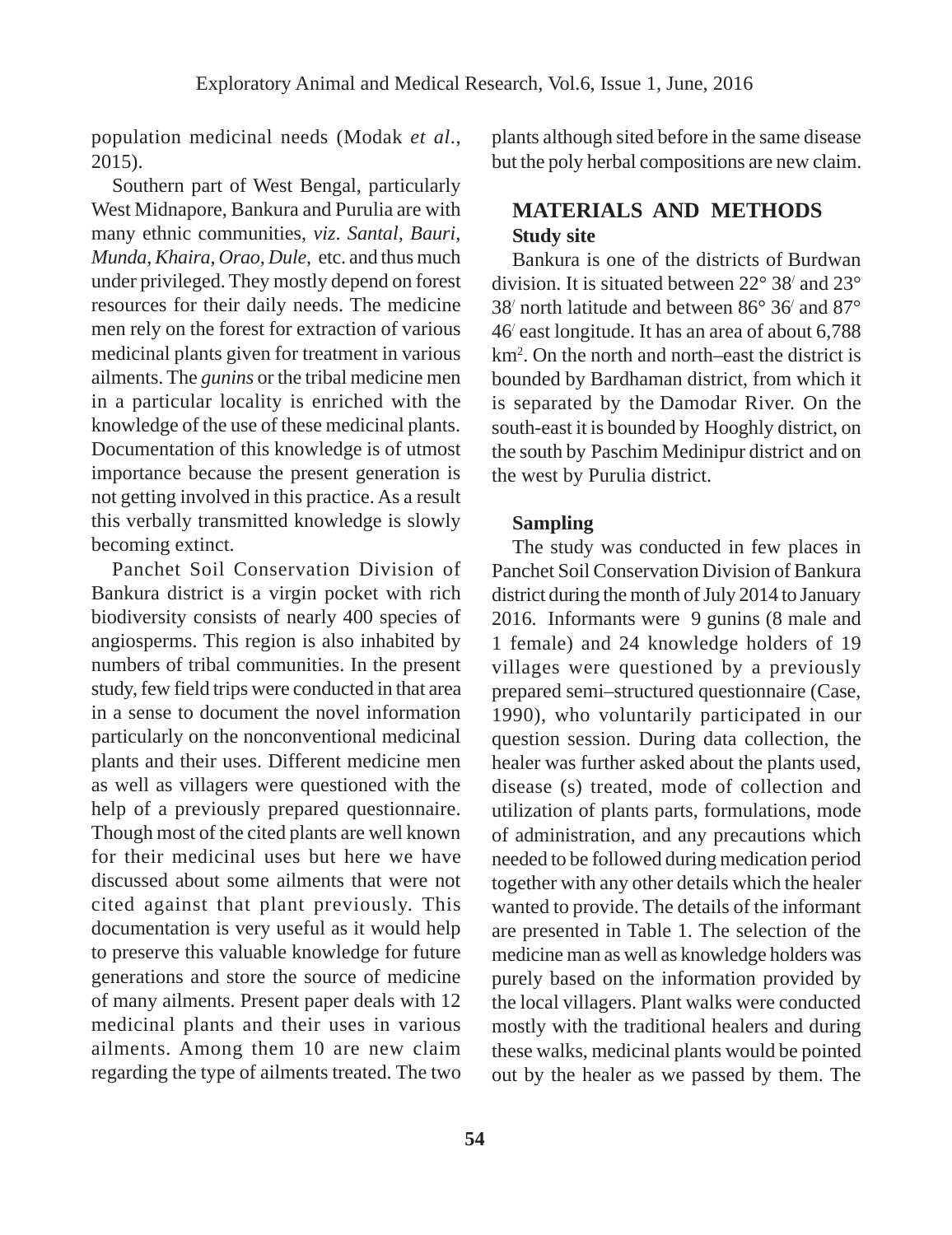plants specimens (usually 3–4) were collected from the field with the help of medicine man and herbariums were prepared and the plants were identified with the help of suitable literature (Sanyal, 1994; Annon 1997; Annon, 2015). Plants were pressed, poisoned and herbarium specimens were prepared following standard literature (Lakshiminarasimhan, 2011) and were submitted to Herbarium of Sundarban Hazi Desarat College for future reference.

#### **Observation**

Diseases treated by the medicine men with the medicinal plants of Bankura district along with the mode of preparation and dose.

**1)** *Achyranthes aspera* **L**. (Amaranthaceae)

 Vernacular name: Chirchere (Bengali, Santali)

Collection Number: Banerjee 11.

#### **Medicinal uses**

a) Dysentery:

Mode of preparation and Dose: About 8 cm tap root with its fibrous branches are crushed with two and a half black pepper (*Piper longum*) and is made into small tablets (size of a gram).One tablet is given every morning for treating dysentery till it is cured.

b) Teeth cavity:

Some quantity of root is rubbed externally on the teeth for treating teeth cavity in the morning before brushing.

Previous reports: Chopra *et al*. (1956) cited that the different plant is used as/in diuretic, dropsy, boils, skin eruptions, colic and snake bite, astringent, emetic in hydrophobia, mad dog biting, head sore, leg sore, ear sore in children, burning sensation during urination in women, stoppage of bleeding after abortion, contraceptive, scorpion stings. Seeds are used in piles (Pal and Jain, 1998). Parinitha *et al.*

(2004) reported that root paste is used in scorpion sting. Root is also used to treat worm infestation (Mandal *et al*., 2014).

Root of this plant is used on sprained and strained muscle and joints as well as to cure hemorrhoids (Pattanayak *et al*., 2012). Mahmood *et al*. (2011) documented that root and plant parts are used for syphilis, malaria, vomiting, heart diseases and useful in ulcers, as a mild astringent, snakebites.

#### **2)** *Aloe vera* **(L.) Burm. f.** (Aloaceae)

Vernacular name: Ghrito-kumari (Bengali, Santali)

Collection Number:Mandal 179.

#### **Medicinal uses**

Leucorrhoea (white vaginal discharge):

Mode of preparation and Dose: The mucilage of one matured leaf is mixed with 1–2 pinch sugar. One tea spoon is taken every morning for 2–3 days to treat white discharge problems in women.

Previous reports: Chopra *et al*. (1956) reported that the plant is used in stomachic, purgative, emmenagogoe, piles, rectal fissures, anthelmintic, cathartic, constipation, menstrual suppression, colic Rahmatullah *et al*. (2009) reported that the inner portions of leaf are taken with water to treat constipation and in tuberculosis. Ahmad *et al*. (2009) recorded that extract of fresh aerial parts are used to lower the blood glucose level in diabetes.

#### **3)** *Andrographis paniculata* **Nees (**Acanthaceae**)**

Vernacular name: Kalmegh (Bengali, Santali).

Collection Number: Mandal 243. **Medicinal uses** Fever: Mode of preparation and Dose: 10 grams of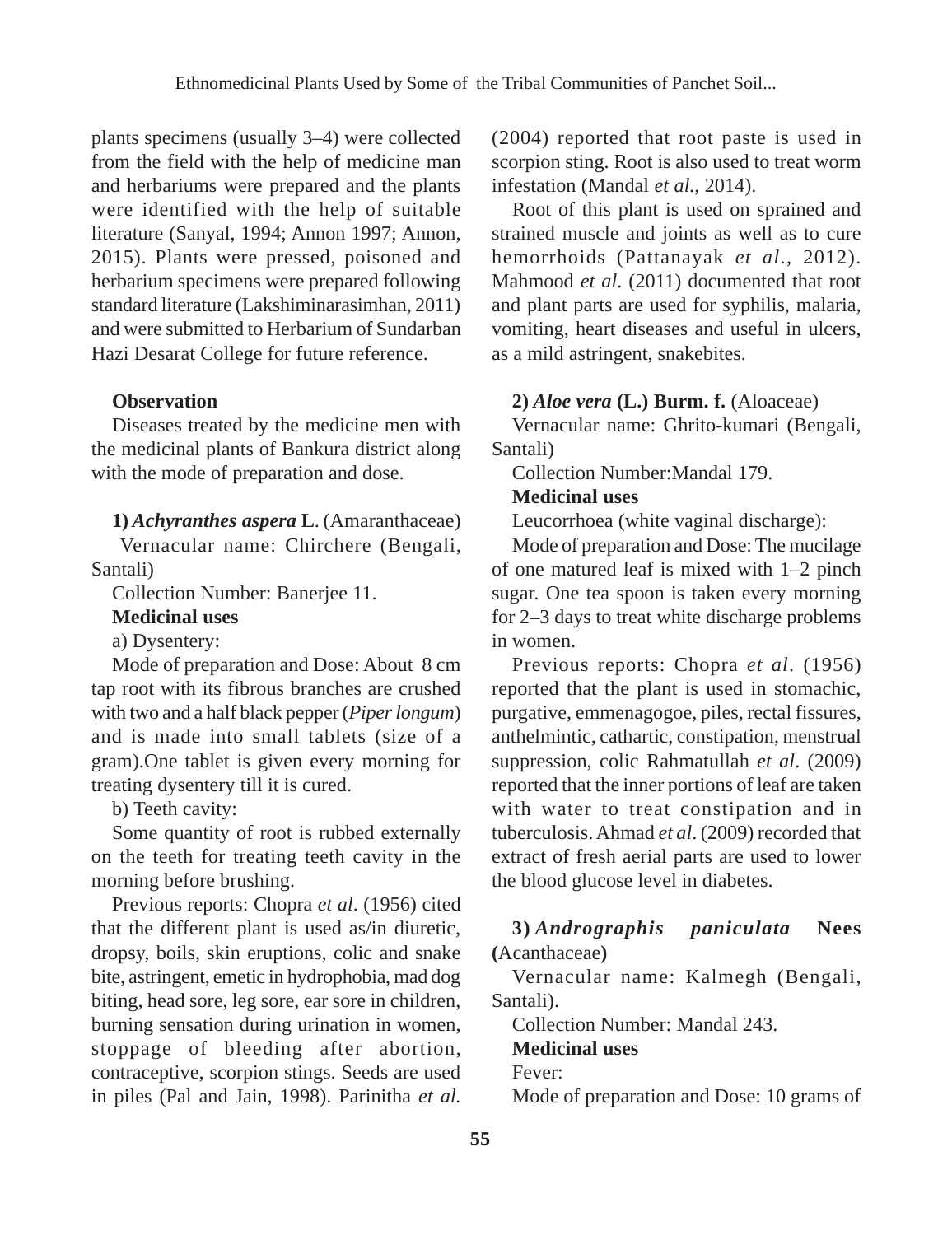leaves of *Aegle marmelos* (belpata) and two and a half piece white rice (atop) are mixed with 5 grams of leaves of this plant and small quantity of water to make a paste. The paste is given for a few days to treat fever.

Previous reports: Chopra *et al*. (1956) documented that various plant parts are used in anthelmintic, general debility of children, dysentery, dyspepsia, fever, stomachic, tonic, antihelminthic. Pal and Jain (1998) reported that root and aerial parts are used as/in treat general debility of children, fever, colic pain, itching, bowl complaints in children, liver complaints, jaundice, stomachic, tonic, febrifuge. Muthu *et al*. (2006) reported leaf is used in bitten site of snake, beetle and scorpion and diabetes.

**4)** *Cissus quadrangularis* **L.** (Vitaceae)

Vernacular name: Kamraj (Bengali, Santali). Collection Number: Mandal 111.

#### **Medicinal uses**

a) Body ache or any pain:

Mode of preparation and Dose: The 1-2 inch stem is crushed and mixed with 25gm mustard oil/ghee and tied around the place to treat body ache or any pain.

b) Nerve problems:

Mode of preparation and Dose: Whole stem is crushed and boiled excessively with ghee (as needed) and then cooled. Then it is messaged all over the body to treat nerve problems. Specifically it has to be boiled for long time and excessively.

c) Weakness due to ailments:

The whole plant is crushed and candy sugar (*michri*) is added as necessary. Water is added and made into a mixture. One glass of the mixture is given twice daily to treat the disease. This formulation is not advocated for the persons suffering from asthma.

Previous reports: Different plant parts are

used in digestive troubles, scurvy, otorrhoea, epistaxis, asthma, bone fracture, burns and wounds. Whole plant is used as purgative (Annon., 1950). Chopra *et al*. (1956) cited that stem is used in irregular menstruation, scurvy, bone fracture and asthma. Mishra *et al*. (2008) reported that root and stem is used to treat fractures and scurvy.

**5)** *Cynodon dactylon* **(L.) Pers.** (Poaceae) Vernacular name: Durba (santal, bengali). Collection Number: Mandal 99.

#### **Medicinal uses**

a) Amenorrhoea (Periods stopped for 3 months or more)

Mode of preparation and Dose: Roots mixed with young rhizome of *Curcuma longa* L. (*kachaholud*) and 10 gm candy sugar (*michri*) are mixed together and made into small tablets (like size of black peeper) and 1-2 tablets are given in the in the morning for 7 days to cure amenorrhoea, periods stopped for 3 months or more.

Previous reports: Whole plant is used in diuretic, dropsy, syphilis,wound infection, piles (Parekh and Chanda 2007). Hussain *et al*. (2008) stated whole plant is used as laxative, astringent, diuretic. Ayyanarand Ignacimuthu (2011) stated that leaf juice are used in wounds and the whole plant is used in itching. It is used in haematuria (Pattanayak *et al*., 2012) as well as in bloody enteritis and dysentery (Pattanayak *et al*., 2015a).

**6)** *Hibiscus rosa-sinensis* **L.** (Malvaceae) Vernacular name: Joba (Bengali, Santali). Collection Number: Banerjee 17. **Medicinal uses**

a) Placental problems (to evacuate retained placenta):

Mode of preparation and Dose: Red flower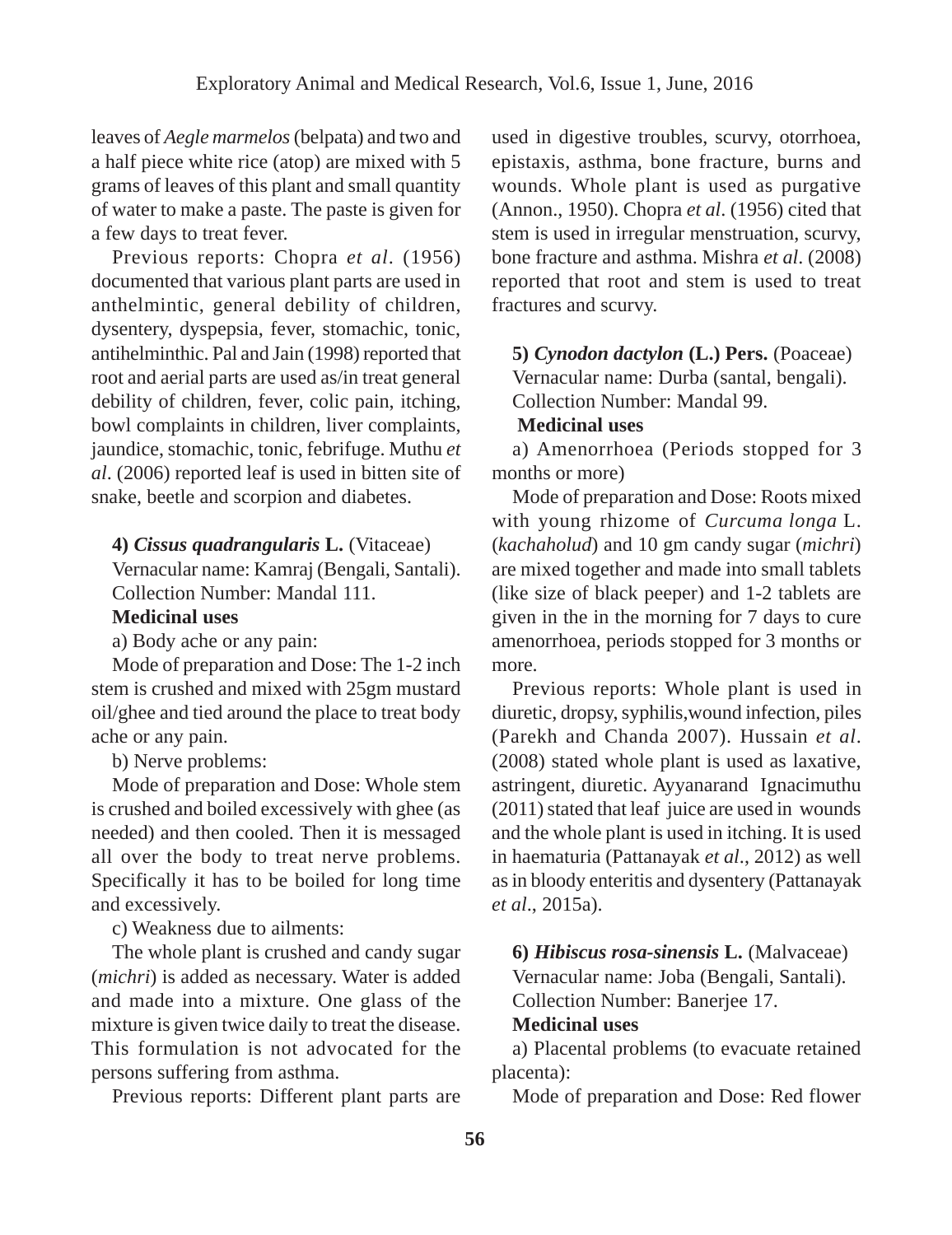Ethnomedicinal Plants Used by Some of the Tribal Communities of Panchet Soil...

| Sl. No.        | <b>Name</b>           | Age | <b>Sex</b> | <b>Village</b>  |
|----------------|-----------------------|-----|------------|-----------------|
|                | GurupadaKonar         | 35  | M          | Parashidanga    |
| $\overline{c}$ | TapanKonar            | 30  | M          | Parashidanga    |
| 3              | SurjoMurmu            | 35  | M          | Bongbedia       |
| $\overline{4}$ | GoratanKonar          | 38  | M          | Parashidanga    |
| 5              | <b>NokoliBeshra</b>   | 40  | F          | Hakur           |
| 6              | Durgadash Khan        | 42  | M          | Baharamoni      |
| 7              | ShibuDule             | 36  | M          | <b>Boragor</b>  |
| 8              | Mutuk Chandra Malgope | 64  | M          | <b>Bhalukha</b> |
| 9              | Kiritibhusan Ray      | 86  | M          | Jhatiboni       |

**Table 1: Details of the Medicine man contacted.**

(2-3) crushed and mixed with fermented rice starch to form a paste. The whole mixture is given for seven days to treat problems of the placenta

b) Amenorrhoea and Black discharge:

Mode of preparation and Dose: Red Flower, *Ferula assa-foetida* (*Multani hing*)*,* rhizome of red *Nymphea pubescens* (*shaluk*) and *Sesamum indicum* (*teel*) all are mixed together by crushing. The paste is made into small tablets (0.3- 0.4cm) in diameter. One tablet is given in empty stomach for seven days to treat black discharge and amenorrhea.

Previous reports: Leaves, bud, flower, bark and root are used in astringent, urinary discharge, seminal weakness, piles and vaginal discharge, cough, aperients, emollient and fever (Kirtikar and Basu1933). Chopra *et al*. (1956) recorded that root and leaves are used in cough, emollient and as aperients. The leaves of this plant are used as a tonic for digestive system (Pattanayak *et al*., 2015b). Mohapatra and Sahoo (2008) stated that white flower of the plant is used to cure white vaginal discharge.

Red flower of the plant (4-5) fried with desighee is used to cure irregular periods.

**7)** *Lagenaria siceraria* **(Molina) Standl**. (Cucurbitaceae)

Vernacular name: Lau (Bengali,Santali) Collection Number: Mandal 115.

- **Medicinal uses**
- a) Dysentry:

Mode of preparation and Dose: Generally 3- 4 flowers are crushed and mixed with candy sugar (mishri) and the mixture is made into a drink (*sarbot*). One glass is given immediately to treat dysentery.

b) Snake bite in pregnant woman:

Mode of preparation and Dose: Whole young plant just before climbing is mixed with two and a half pepper. The paste is given immediately in snake bite in pregnant woman to save the fetus in the womb.

Previous reports: Pulp is used as emetic and to cure burning sensation of feet. Leaves used in jaundice (Chopra *et al*., 1956). Jain (2004) reported that leaf and root are used in liver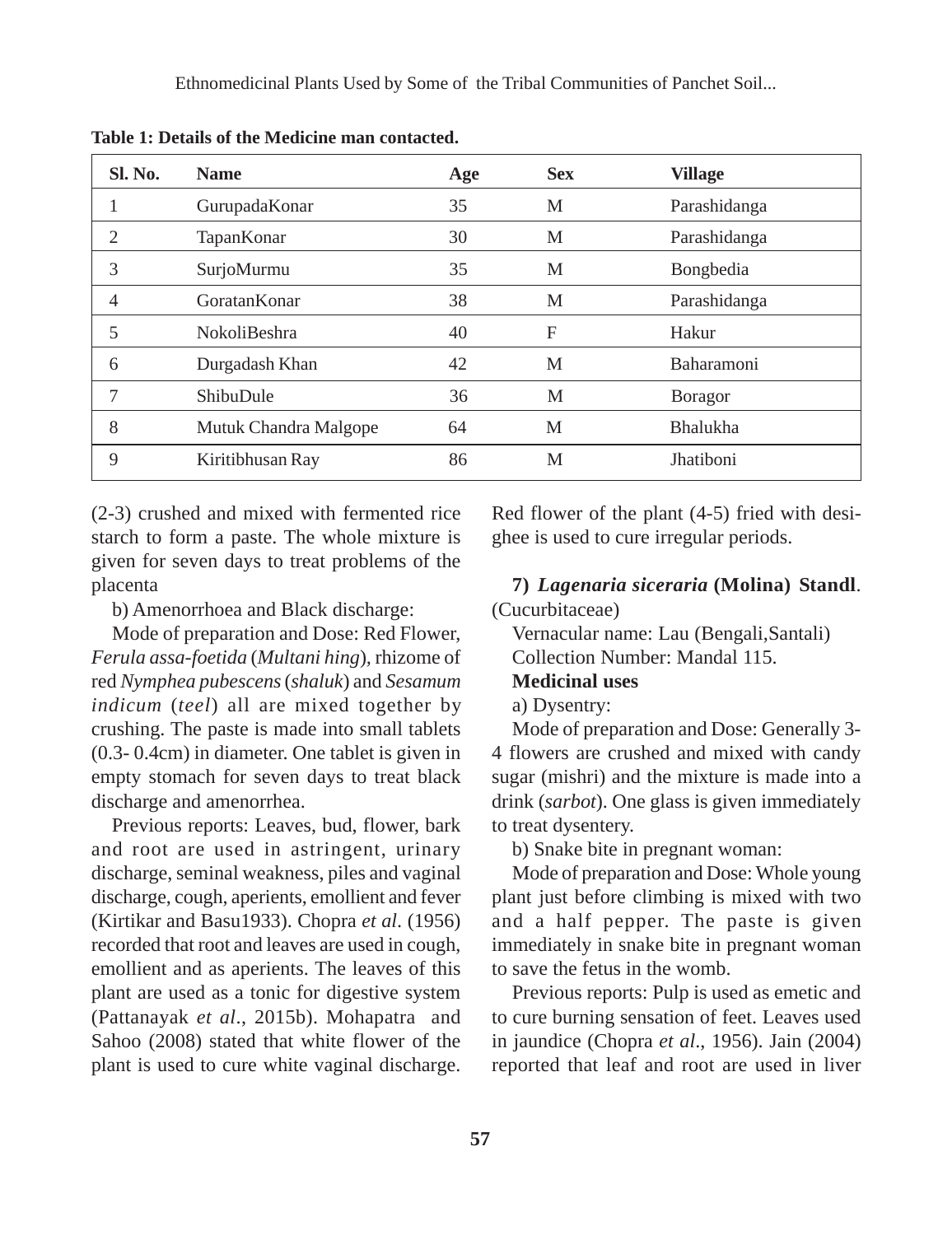diseases. Roots are used in throat diseases (Roy *et al*. 2008)**.** Tolossa *et al*. (2013) reported that the leaf is used to treat diarrhea and vomiting.

#### **8)** *Ocimum tenuiflorum* **L. [Synonym:** *Ocimum sanctum* **L.] (**Lamiaceae)

Vernacular name: Tulsi (Bengali, Santali) Collection Number: Mandal 157.

#### **Medicinal uses**

a) Asthma:

Mode of preparation and Dose: Roots or leaves of the plant mixed with equal quantity of basak [*Adhatoda vasica* Nees*.*], 1 / 4 th quantity of black peper, (*Piper nigrum* L.), <sup>1/</sup><sub>3</sub><sup>rd</sup> quantity of dried ginger (Zingiber officinale Rosc.), <sup>1</sup>/  $<sup>th</sup>$  quantity honey together is crushed and mixed</sup> with 100 gm of ghee. The whole mixture is tossed in a pan in medium flame for few minutes. The mixture is cooled and preserved in a can. One tea spoon is given two times daily to treat asthma until cure. If this formulation causes adverse reaction in the person then the quantity of dose reduced to half.

b) Leucorrhoea:

Mode of preparation and Dose: Root of the plant is mixed with  $1/4<sup>th</sup>$  quantity of black peper and made into small tablets (0.2–0.3 in diameter). It is given daily in empty stomach in the morning for 21 days to treat white discharge problems of women.Consumption of egg or egg products are avoided during this course of medicine.

Previous reports: Chopra *et al*. (1956) cited that leaves, seeds and root are used as expectorant, diaphoretic, catarrh, bronchitis, ear pain gastric disorder in children, hepatic infection, disorder of genitor-urinary system, malaria. The oil has antibacterial, insecticidal properties. Leaves, root and seed are used as diaphoretic, ringworm, coetaneous diseases, earache, bronchitis, malaria, demulcent and disorders of genitor-urinary system (Annon, 1966). Hot water decoction and paste of the leaves are used in stomach disorder, inflammations, wounds, cuts (Namsa *et al*., 2011). Leaves of the plant is used to treat cough and cold by tribal communities of Hazaribagh, Jharkhand (Maity *et al.*, 2015).

#### **9)** *Psidium guajava* **L.** (Myrtaceae)

Vernacular name: Peyara (Bengali, Santali). Collection Number: Banerjee 117.

#### **Medicinal uses**

a) Dismenorrhoea, black coloration and bad odor of menstrual blood in women:

Mode of preparation and Dose: One inch bark of akro (*Ficus racemosa* L.), tip of *Cyanodon dactylon* (durba) (7 piece), Tulsi (*Ocimum tenuiflorum* L.) 4 piece, Atop rice (1/2 tea spoon) are crushed together to make a paste. The whole mixture is given in empty stomach in the morning for two days. Vegetative diet for the first day followed by normal non vegetarian eatables for next 2 days. In the last day, root of *Syzygium cumini* (L.) Skeels (jam) mixed with cow milk is given to eat in the morning.

b) Liver tonic, treatment of Jaundice:

Mode of preparation and Dose: A small quantity of bark is crushed to make a paste. 1-2 teaspoon of it is used to treat jaundice and used as a liver tonic.

Previous reports: Root bark is used as astringent, diarrhea of children. Fruit is used as laxative. Leaves are used in wounds, ulcers, cholera (Chopra *et al*., 1956). Alonso-Castro *et al*. (2012) reported that the leaves are used as/in stomachache, vomiting, Herpes infection, diarrhea, dysentery, wounds, rash, gastritis, vermifuge, toothache. Maroyi (2013) reported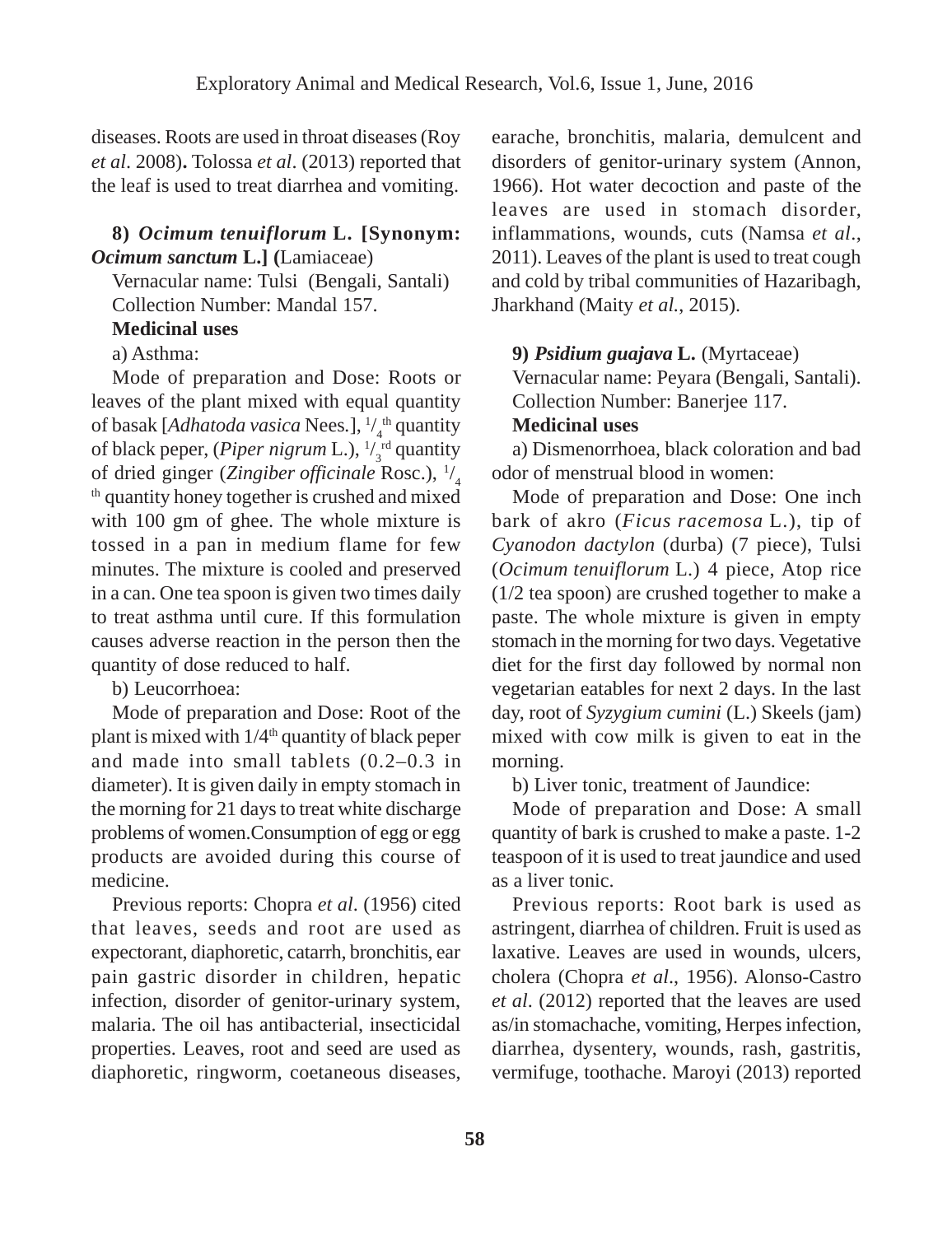that leaves extract of this plant is used with *Citrus lemon* fruits and *Eucalyptus camaldulensis* leaves in cough, flu and fever. Infusion is given as drink as an enema for diarrhea.

# **10)** *Tridax procumbens* **L.** (Asteraceae) Vernacular name: Haldiful (Santali)

Collection Number:Banerjee 12.

#### **Medicinal uses**

a) Migraine:

Mode of preparation and Dose: 6-8 inch stem is taken, rubbed in the forehead. Alternatively, the stem is dipped in water and the water is used to treat migraine.

Previous reports: Leaves are used in bronchial catarrh, dysentery, diarrhea, antiseptic, insecticidal, parasiticidal, to check hemorrhage due to cuts, bruises and wounds (Annon.1976). According to Rao *et al*. (2006), leaves are used in rheumatism. Bapuji and Ratnam (2009) stated leaves are used in dysentery and diarrhea. Punjani and Pandey (2015) recorded that the fresh juice of the leaves is used to prevent pus formation and for fast healing of the cuts and wounds.

#### **11)** *Vernonia cinerea* **Less.** (Asteraceae)

Vernacular name: Cocseem (Bengali, Santali)

Collection Number: Mandal 123.

#### **Medicinal uses**

a) Tuberculosis:

Mode of preparation and Dose: 6–8 leaves are crushed and the juice is extracted. Two tea spponful is administered twice daily in the morning and evening for 10 days to treat the disease.

Previous reports: Chopra *et al*. (1956) recorded that different plant parts are used in/ as diaphoretic, febrile condition, spasm of bladder, piles, dropsy, conjunctivitis, antihelminthic. The plant is used to treat perspiration in febrile condition, incontinence of urine in children (Annon 1976). Leaf paste is applied in headache. Plant juice is used in fever (Sharma *et al*., 2010).

#### **12)** *Zingiber officinale* **Roscoe**

(Zingiberaceae) Vernacular name: Ada (Bengali, Santali). Collection Number: Mandal 81.

#### **Medicinal uses**

a) Measles:

Mode of preparation and Dose: Juice of the rhizome (fresh) with small amount of methi (*Trigonella foenum – graecums*) is boiled and served like tea in lukewarm condition. Elder persons are given half cup of mixture and children and infants are given 2–4 tea spoons twice daily for two days in the morning and in the night.

b) *Sprain*:

Mode of preparation and Dose: Rhizome mixed with mustard oil (100gm), about 1 inch *Cinnamomum zeylanicum* Blume (*daruchini*) is applied externally in the affected area to treat sprain.

Previous reports: Rhizome decoction is used as/in stimulant, carminative, dyspepsia, flatulent, colic, abdominal pain (Chopra *et al*., 1956). The plant is used in gastrointestinal disorder (Choudhary *et al*., 2008). Swarnkar and Katewa (2008) recorded that rhizome is used as a rubefacient, to treat ulcer, abdominal pain and vomiting.

#### **DISCUSSION**

Documentation of traditional knowledge related to use of medicinal plants is done by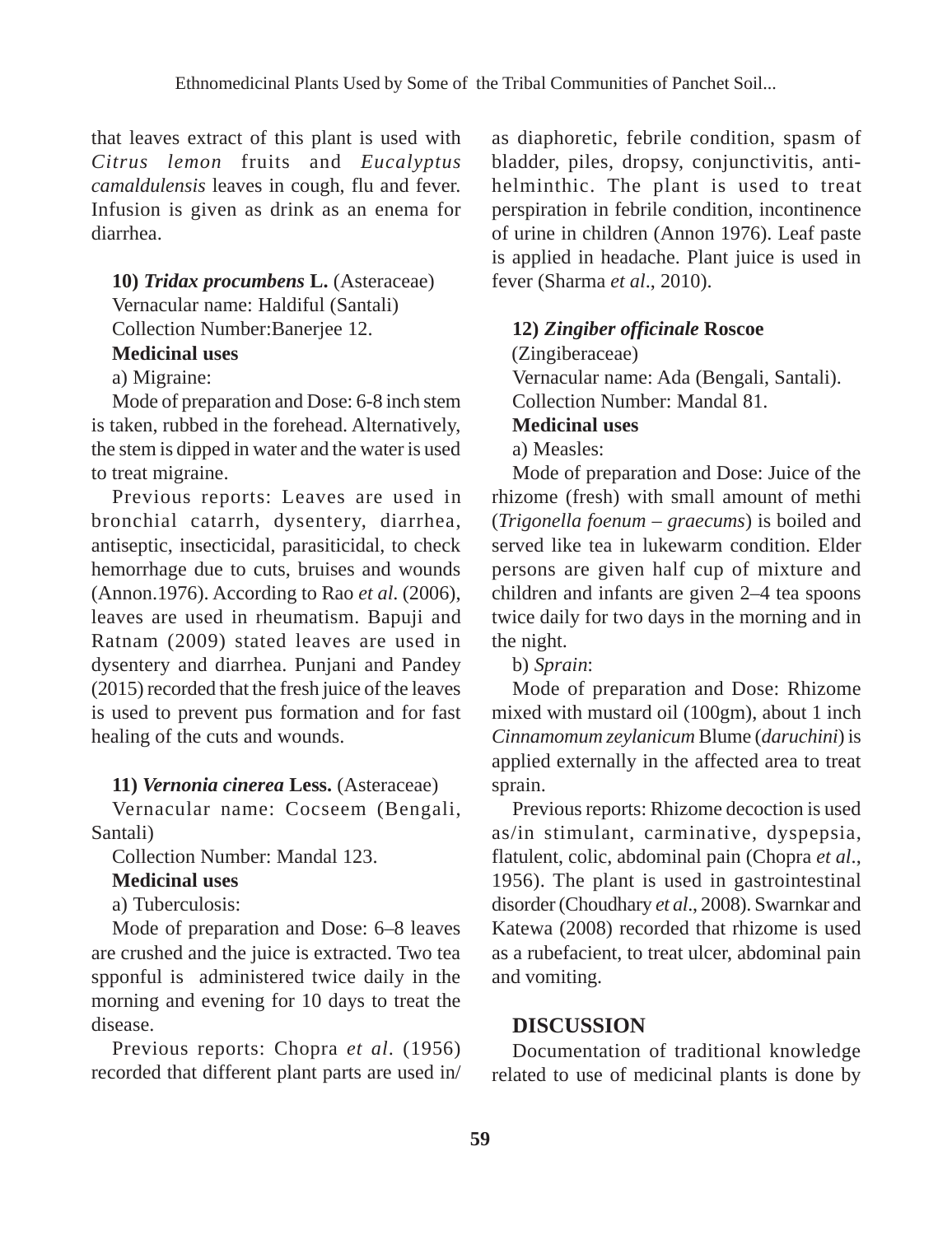several authors in South Bengal. However, Panchet Soil Conservation Division has been partly explored. The people residing in this area are very poor and depend on the forest for their various needs as it is easily available and less expensive. Different plants and plant combinations are used for a wide spectrum of ailments. Roots and leaves of the plants are used mostly followed by rhizome, flower, fruit, bark or the whole plants. Some of the documented treatment schedules contain some new type of information, though the plants were noted before in some other ailments. As an example, the medicinal property of *Hibisus rosa-sinensis* was earlier reported, but use of the plant flower in poly herbal composition appears new. These plants and plant combinations may be further studied for development of new medicine.

#### **ACKNOWLEDGEMENT**

Authors are thankful to the Science and Engineering Research Board (SERB), Government of India, New Delhi for financial support to carry out the research programme. Authors are grateful to the Principal, Dr. Ratnakar Pani, Sundarban Hazi Desarat College for providing laboratory facilities. Authors are also thankful to all the medicine man and villagers for their constant support and cooperation during field visit.

#### **REFERENCES**

Ahmad M, Qureshi R, Arshad M, Khan MA, Muhammad Zafar M (2009) Traditional Herbal remedies Used For The Treatment Of Diabetes From District Attock (Pakistan).Pak J Botany 41(6): 2777- 2782.

Alonso-Castro AJ, Maldonado-Miranda JJ, Zarate-Martinez A, Jacobo-Salcedo MR, Ferna´ndez-Galicia C, Figueroa-Zun˜iga, LuisAlejandro, Rios-Reyes NA, Miguel Angel de Leo´n-Rubio, Medellý´n-Castillo NA, Reyes-Munguia A, Me´ndez-Martý´nez R, Carranza-Alvarez C (2012) Medicinal plants used in the Huasteca Potosina, Me´xico. J Ethnopharmacol http://dx.doi.org/10.1016/j.jep.2012.06.035.

Annon (1950) The Wealth of India, a dictionary of Indian raw materials an industrial products. Vol.-II, CSIR, New Delhi.184.

Annon (1966) The Wealth of India, a dictionary of Indian raw materials an industrial products. Vol.-VII, CSIR, New Delhi, 87-89.

Annon (1976) The Wealth of India, a dictionary of Indian raw materials an industrial products. Vol-X, CSIR, New Delhi, 448-449.

Annon (1997) Flora of West Bengal, Vol. I, Botanical Survey of India, Kolkata, 284-313.

Annon (2015) Flora of West Bengal, Vol.II, Botanical Survey of India, Kolkata, 320, 398.

Ayyanara M, Ignacimuthu S (2011) Ethnobotanical survey of medicinal plants commonly used by Kanitribals in Tirunelveli hills of Western Ghats, India. J Ethnopharmacol 134: 851–864.

Bapuji JL, Ratnam SV ( 2009) Traditional Uses of Some Medicinal Plants by tribals of Gangaraju Madugula Mandal of Visakhapatnam District, Andhra Pradesh, Ethnobot Leaflets 13: 388-398.

Case DD (1990) The community's toolbook: The idea, methods and tools for participatory assesement, monitoring and evaluation in community forestry. Community Forestry Field Mannual. Food and Agricultural organization of United Nations, Rome. (http://www.fao.org/docrep/x5307e/ x5307e08.htm#tool%209:%20semi% 20structured%20interviews).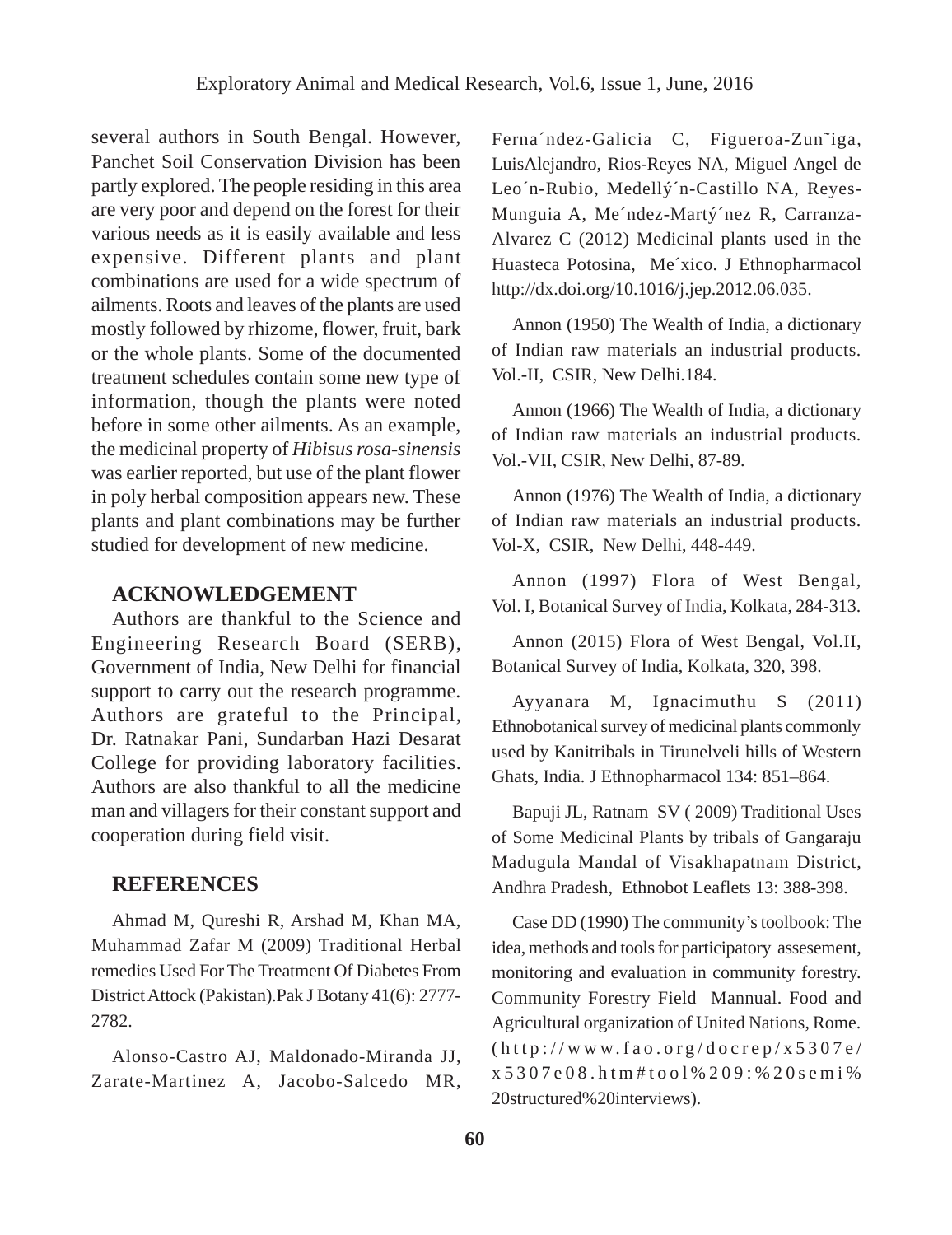Chopra RN, Nayar SL, Chopra IC (1956) Glossary of Indian Medicinal Plants, CSIR. 1-262.

Choudhary K, Singh M, Pillai U (2008) Ethnobotanical Survey of Rajasthan - An Update. American-Eurasian J Botany 1 (2): 38-45.

Hussain K, Shahazad A, Zia-ul-Hussnain S (2008) An Ethnobotanical Survey of Important Wild Medicinal Plants of Hattar District Haripur, Pakistan. Ethnobot Leaflets 12: 29- 35.

Jain SK (2004) Credibility of traditional knowledge- the criterian of multi-locational and multiethnic use. Ind J Traditional Knowledge 3(2): 137-153.

Kirtikar KR, Basu BD (1933) Indian Medicinal Plants. Vol II, L.M, Basu Publication, Allahabad, 335.

Lakshiminarasimhan P (2011) Herbarium Techniques. In: Maity D (ed.), Prospective of Plant Taxonomy, Exploration, Herbarium, Nomenclature and Classification.Naya Udyog, Kolkata.

Mahmood A, Mahmood A, Tabassum A (2011) Ethnomedicinal Survey of Plants from District Sialkot, Pakistan. J Applied Pharma 2(3): 212-220.

 Maity D, Dey SK, Chatterjee S, Maiti GG (2015) Ethnobotany and environmental management by the tribal communities of Patratu, Hazaribagh district, Jharkhand. Explor Anim Med Res 5(1): 44-61.

Mandal M, Paul S, Dey S (2014) Ethnomedicobotany of some tribal communities of Bankura district, West Bengal, India. Explor Anim Med Res 4(1): 64-80.

Maroyi A (2013) Traditional use of medicinal plants in south-central Zimbabwe: review and perspectives. J Ethnobiol Ethnomed 9(31):1-18.

Mishra SB, Dwivedi S, Shashi A, Prajapati K (2008) Ethnomedicinal Uses of Some Plant Species by Ethnic and Rural Peoples of the Salem District of Tamil Nadu with Special Reference to the Conservation of Vanishing Species. EthnobotLeaflets 12: 873-87.

Modak BK, Gorai P, Dhan R, Mukherjee A, Dey A (2015) Tradition in treating taboo: Folkloric medicinal wisdom of the aboriginals of Purulia district,West Bengal, India against sexual, gynaecological and related disorders. J Ethnopharmacol 69:370–386.

Mohapatra SP, Sahoo HP (2008) An Ethno-Medico-Botanical Study of Bolangir, Orissa, India: Native Plant Remedies Against Gynaecological Diseases. Ethnobot Leaflets 12: 846-850.

Muthu C, Ayyanar M, Nagappan RN, Ignacimuthu S (2006) Medicinal plants used by traditional healers in Kancheepuram District of Tamil Nadu, India. J Ethnobiol Ethnomed 2(43):1-10.

Namsa ND, Mandal M, Tangjang S, Mandal SC (2011) Ethnobotany of the Monpa ethnic group at Arunachal Pradesh, India. J Ethnobiol Ethnomed 7(31) : 1-14.

Pal DC, Jain SK (1998) Tribal Medicine, Naya Prokash, Kolkata. 45-282.

 Parekh J, Chanda SV (2007) *In vitro* antimicrobial Activity and Phytochemical Analysis of Some Indian Medicinal Plants Turk J Biol 31: 53-58.

Parinitha M, Harish GU, Vivek NC, Mahesh T, Shivanna MB (2004) Ethno-botanical wealth of Bhadra wild life sanctuary in Karnataka. Indian J Traditional Knowledge 3(1):37-50.